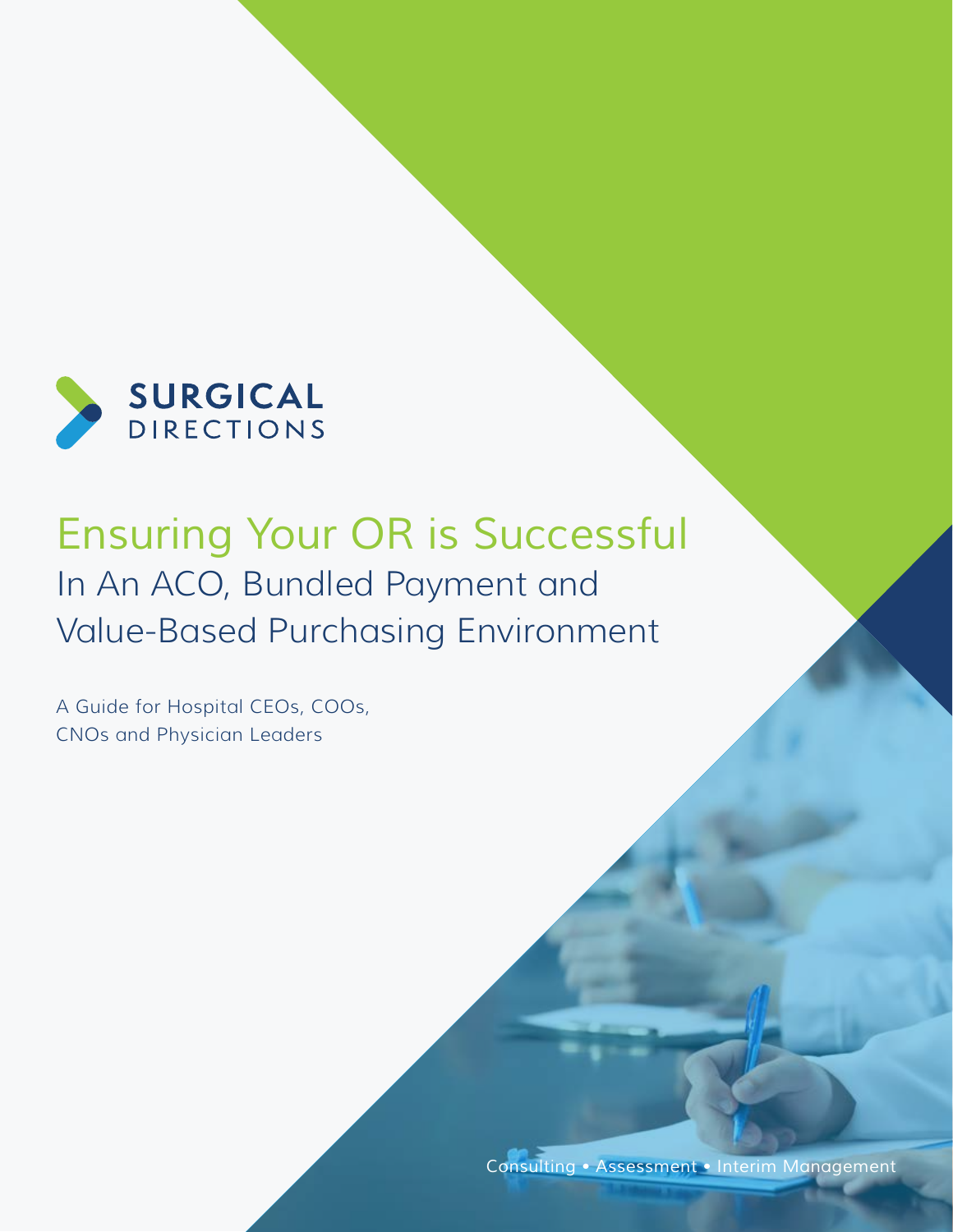# Table of Contents

- OR Payment Is Changing Rapidly
- The New Payment Environment Demands a New OR Strategy
- Quality Strategy: Innovative Solutions to Improve Processes and Outcomes
- Cost Strategy: Proven Interventions to Control Expenses
- Setting the Stage: 3 Prerequisites to Effective OR Transformation
- Case Study: Advocate South Suburban Hospital
- About The Authors
- About Surgical Directions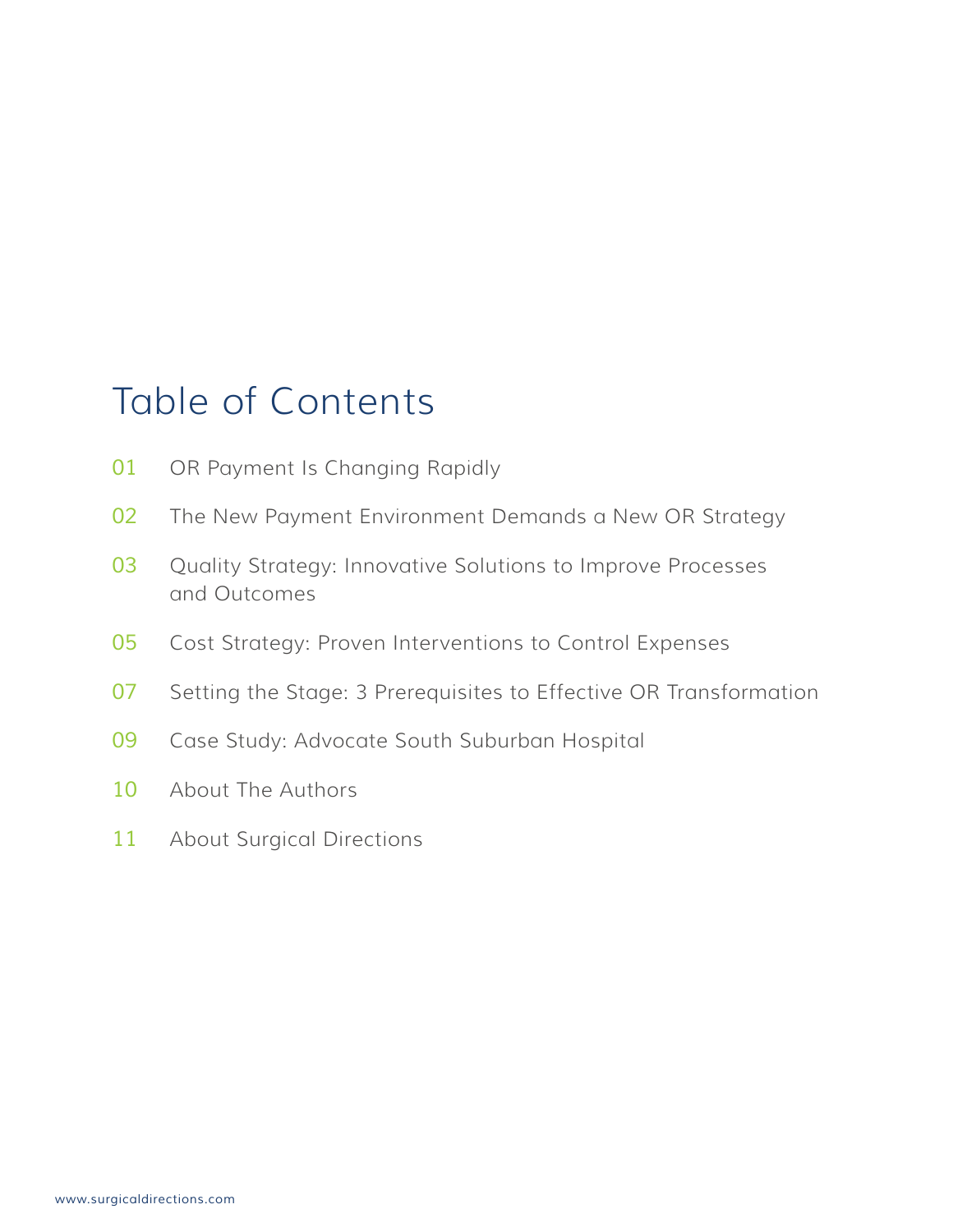## OR Payment Is Changing Rapidly

New Medicare payment models will phase in quickly over the next few years. These models will have a significant cumulative impact on surgical services revenue.

#### *Value Based Purchasing*

The VBP program tracks several measures from the Surgical Care Improvement Project (SCIP). Surgical patient safety measures will be added in 2015.



At risk: Hospitals can earn up to a 1% DRG bonus for high quality—or be penalized up to 1% for poor quality. The at-risk amount rises to 2% by 2017.

#### *Readmissions Penalties*

This program currently tracks readmission rates for heart attack, heart failure and pneumonia, but it will expand to include hip and knee replacements in 2015.



At risk: DRG penalties amount to 1% in 2013, 2% in 2014 and 3% in 2015.

#### *Hospital-Acquired Conditions*

Bottom-quartile performers will be penalized 1% of DRG starting in 2015.

### $1%$

At risk: Bottom-quartile performers will be penalized 1% of DRG starting in 2015.

#### *Bundled Payments*

This voluntary program provides a single payment for a defined episode of care. Several program participation options include hospital inpatient services. Cost control is essential.



At risk: High OR costs will reduce the margin on any bundled services and could result in an operating loss.

*Accountable Care Organizations (ACOs)*

Shared savings mechanisms drive Medicare and private ACO programs, so cost management is critical to success. ACO entities must also meet stringent quality thresholds.



At risk: The failure to meet quality benchmarks and control expenses will erase any shared savings and expose some ACOs to financial loss.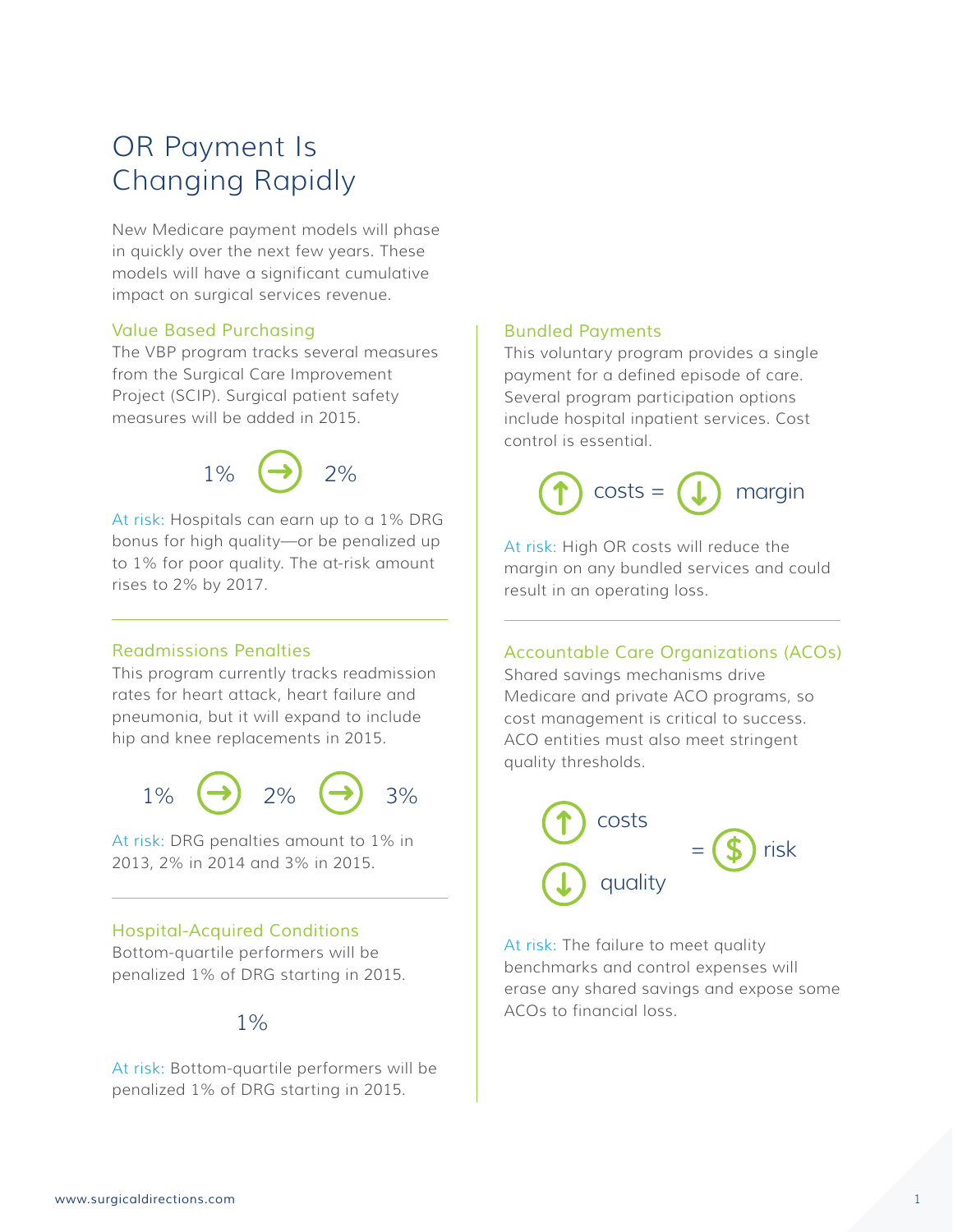### The New Payment Environment Demands a New OR Strategy

New payment models are a serious challenge for hospitals, but they clarify surgical services strategy. The "quality floor" is rising, while the "cost ceiling" is being lowered. Bottom line: The highperformance pathway is becoming a narrow channel.

### The Cost Ceiling

- *Bundled Payments*
- *Shared Savings*

### The Quality Floor



- *Better Processes*
- *Better Outcomes*
- *Greater Safety*

*New OR Strategy:* To navigate in the new environment, hospital ORs must focus on two goals—improving quality and controlling costs.

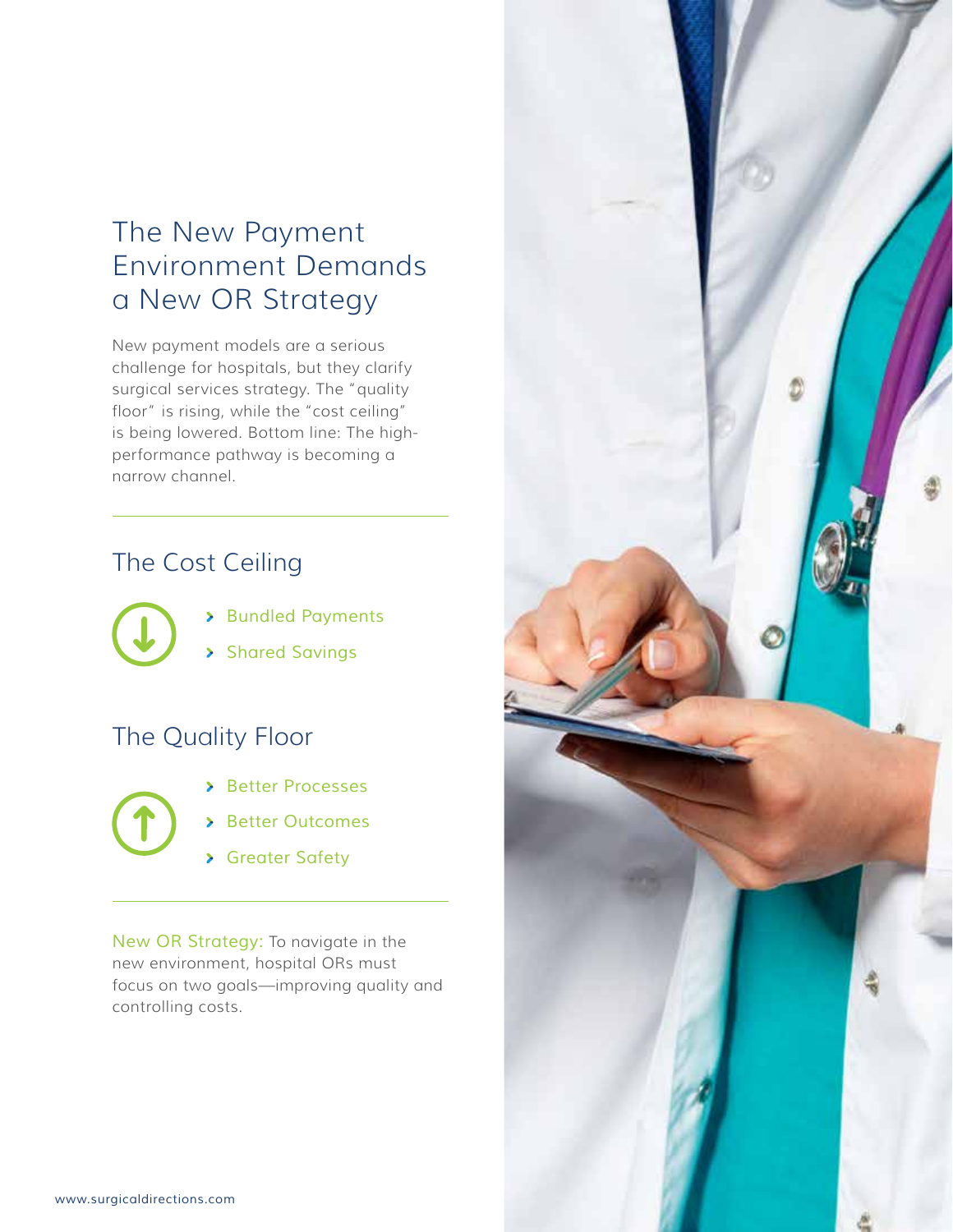### Quality Strategy: Innovative Solutions to Improve Processes and Outcomes

Better-performing ORs have refined a handful of effective quality improvement interventions. These proven strategies strengthen processes, reduce opportunities for error and help ensure the best patient outcomes.

#### *Optimize patients pre-operatively*

One key to improving surgical quality is to ensure all patients are fully prepared for their procedure. Effective patient preparation is the result of well coordinated pre-op processes:

#### *Standardized scheduling:*

Standardized scheduling processes ensure that staff members capture complete information on the patient and the procedure.

#### *Testing algorithms:*

Standard testing requirements (based on procedure and risk factors) and evaluation guidelines help identify problems early and cost-effectively.

#### *Comorbidity management:*

Standard care protocols and pathways help staff optimize medical conditions such as diabetes and hypertension.

#### *Phone triage:*

Screening patients by phone (using a standard screening tool) allows staff to triage patients to either a normal prep timeline or a special track for high-risk patients.

#### *Establish a "daily huddle"*

Surgery requires careful coordination of providers, services and resources. But the high volume and fast pace of the typical hospital OR create many opportunities for error and poor quality. A daily huddle helps ensure that all the elements of a safe, quality surgery are in place for every patient:

#### *Brief daily meeting:*

A daily huddle typically takes place at 2 p.m. and lasts no more than 35 minutes.

#### *Multidisciplinary:*

Attendees represent anesthesia, nursing, pre-admission testing, scheduling, materials management and other key areas.

#### *360° review:*

Participants review cases scheduled for the next day and two days forward. The review ensures that all testing is complete, all comorbidities are fully managed, any special equipment is scheduled and any unique scheduling problems have been addressed.

#### *Decision-making authority:*

The huddle group has the authority to resolve problems and issues on the spot or reschedule problematic cases.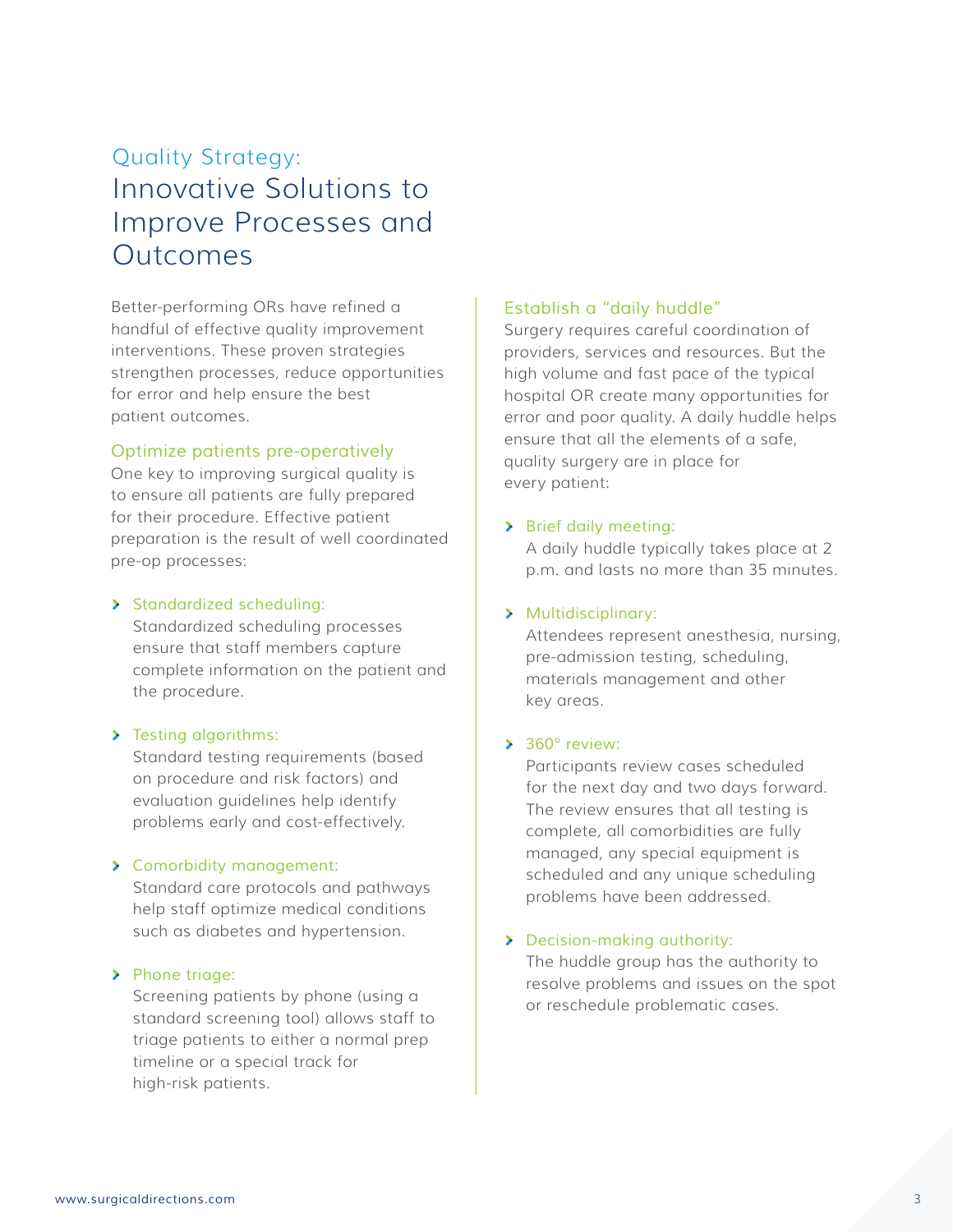#### *Coordinate services through a "surgical home"*

Health systems and medical groups are actively developing the medical home model to improve care coordination and outcomes in the ambulatory setting. Now, a handful of leading ORs are developing a "surgical home" concept to improve clinical outcomes, reduce costs and enhance the surgical patient experience. Key characteristics include:

#### *Multidisciplinary teams:*

Anesthesiologists, hospitalists, case management and other services work together to coordinate the perioperative continuum of care.

#### *Protocol-driven:*

As with preoperative preparation, providers work together to develop evidence-based protocols and care pathways to optimize every point of the perioperative process—from scheduling through discharge.



#### *Create a culture of safety*

Many people think of surgical safety in terms of dramatic failures such as wrongsite surgery or retained objects. This is shortsighted. A strong culture of safety supports comprehensive improvement in quality and processes, leading to better patient outcomes across the board. Three initiatives form the foundation of surgical safety:

#### *Crew Resource Management (CRM):*

Safety techniques adapted from commercial aviation create an atmosphere of open communication and mutual respect within the hospital OR.

#### *WHO Surgical Safety Checklist:* Implementing the WHO checklist hardwires safe practices and positive communication patterns into the surgery department.

#### *Just Culture:*

A culture of blaming keeps safety problems from coming to light. Hospital ORs that seek to create a "just culture" develop a non-punitive structure for identifying problems and weaknesses and finding effective solutions.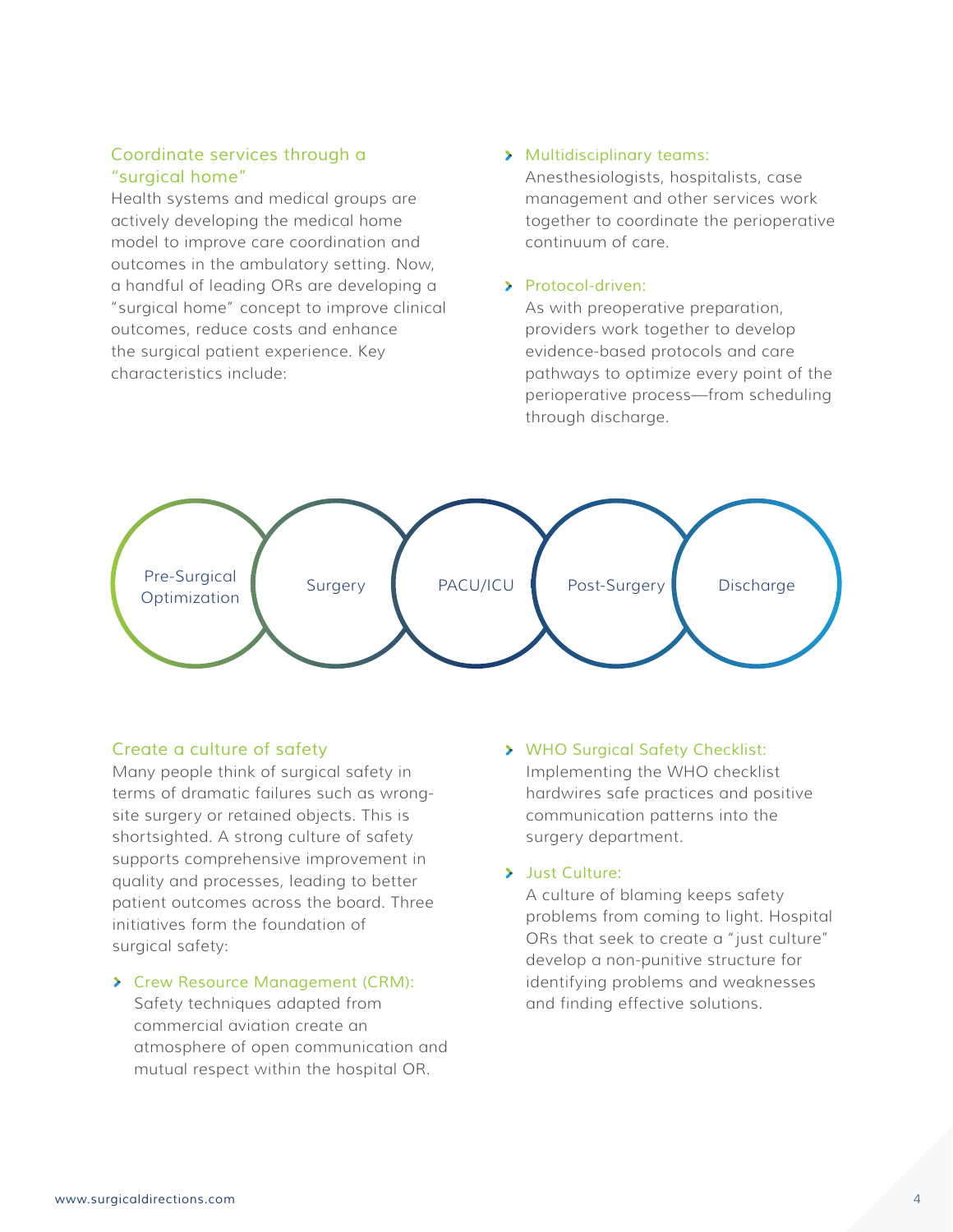### Cost Strategy: Proven Interventions to Control Expenses

Hospital ORs are expensive. Various estimates put OR operating expenses between \$20 and \$60 per minute. The bulk of these expenses are non-labor costs, which account for over 60% of most OR budgets. Better-performing ORs use a suite of proven strategies to ensure efficiency and control spending.

#### *Control supply expenses*

Non-labor costs represent 60% or more of the typical OR budget. Surgeon preference, supply waste and poor materials management processes all contribute to high expenses. Many ORs can reduce supply costs by 10% to 15% through a series of effective interventions:

#### *Effective inventory management:*

Most hospital ORs turn inventory just twice per year, and up to 30% of case cart items are returned unused. But better-performing ORs log 10 to 12 inventory turns per year and have a return rate of under 10%. Use the materials management information system to establish efficient par levels and reorder quantities. Create effective reorder processes and consolidate responsibilities among staff.

#### *Reduce clinical waste:*

Audit supply usage to identify frequently wasted items. Educate staff on the price of common supplies to encourage more economical practice patterns. Scrutinize custom supply packs to identify rarely used items or items that can be substituted with less expensive alternatives.

### *Reduce spending on high-cost implants.*

Use dashboard reports to educate surgeons on the cost of their supply preferences, with comparison to Medicare reimbursement. Pay careful attention to implant preferences, and focus negotiation efforts on obtaining best-in-market prices. Renegotiate vendor agreements to hold more highcost implants on consignment.

| <b>Artificial Hip</b> | Price         |
|-----------------------|---------------|
| Manufacturing Cost    | \$350         |
| Cost in Belgium       | \$3,180       |
| Cost in U.S.          | \$4,500-7,500 |

Source: New York Times, August 3, 2013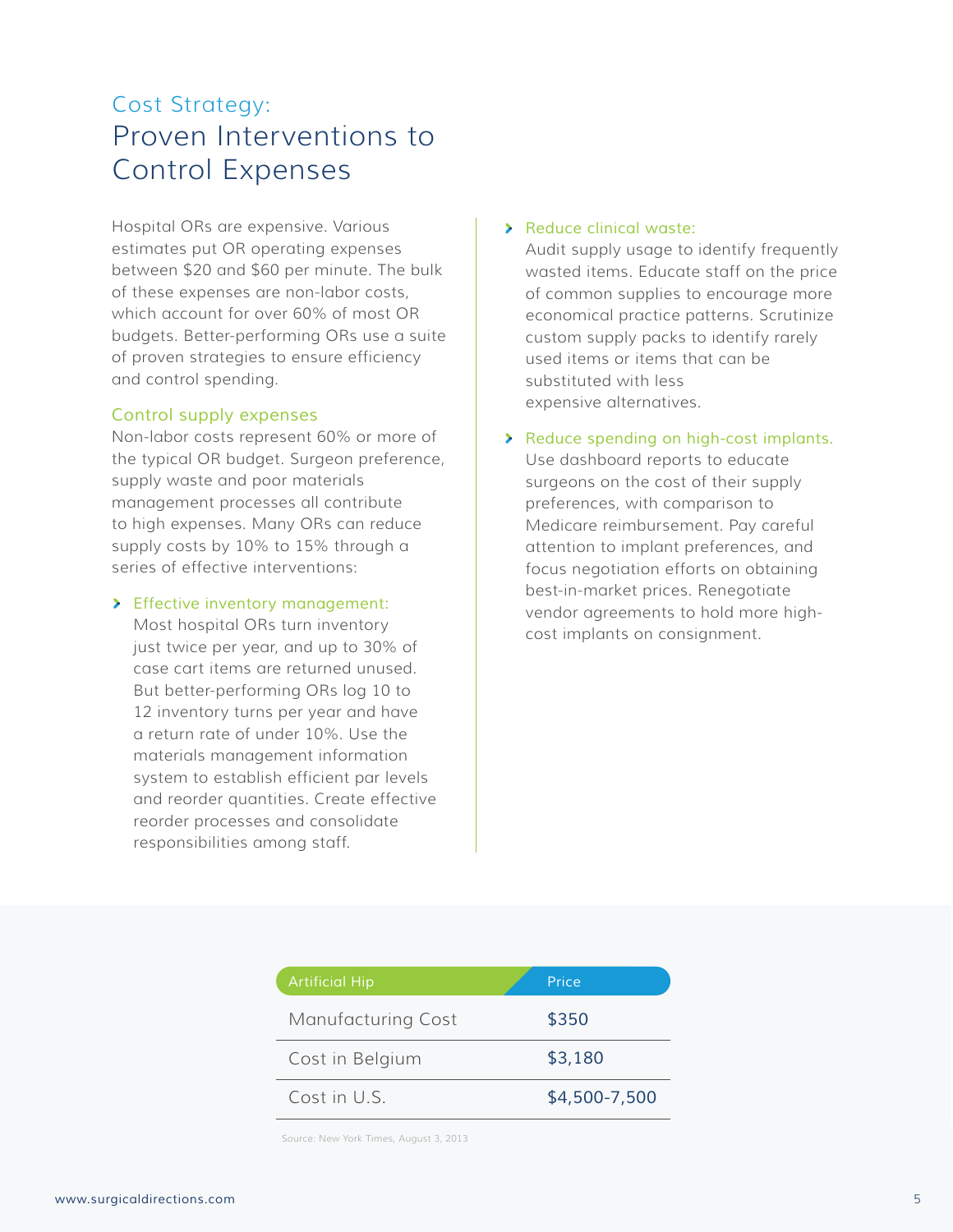#### *Increase utilization through block schedule reform*

Poorly designed and managed block schedules are the leading cause of low utilization within hospital ORs. Top performing departments work with surgeon leaders to develop effective block schedule rules and processes:

#### *Minimum block lengths:*

Blocks of 8 to 10 hours accommodate more cases than shorter blocks. Longer blocks also minimize downtime.

#### *Utilization thresholds:*

Effective OR schedules assign blocks to individual surgeons, not surgical groups or specialties. Individual "ownership" encourages surgeons to maintain utilization.

#### *Specialty-specific release:*

A staggered release schedule allows the OR to fill up unscheduled time while accommodating surgeon needs. For example: Cardiovascular surgery retains block time until 24 hours before, while unscheduled plastic surgery time releases 10 days out.

#### *Open rooms:*

Reserving approximately 20% of rooms for urgent and emergent cases creates flexibility and access.

#### *Streamline patient throughput*

Poor patient throughput suppresses case volume and creates a high cost structure. Leading ORs have leveraged process improvement tools and best practices to reduce downtime and make the best use of time resources.

#### *Reduce case times:*

Begin by capturing throughput time data, focusing on six key intervals—patient-in-to-prep-start, prep-start-to-prep-complete, prepcomplete-to-incision-start, incisionstart-to-incision-close, incisionclose-to-discharge-ready, and discharge-ready-to-patient-out. Work with surgeons, anesthesia and nursing to address the causes of excess time within each interval. For example, ORs can reduce wait time before incision by assigning a PA to complex procedures with a significant technology set-up.

#### *Reduced turnover times:*

Lean manufacturing tools such as value stream mapping can be used to identify bottlenecks, redundant processes and wasted efforts. Many ORs can use Lean methodology to reduce average turnover time by up to 70%.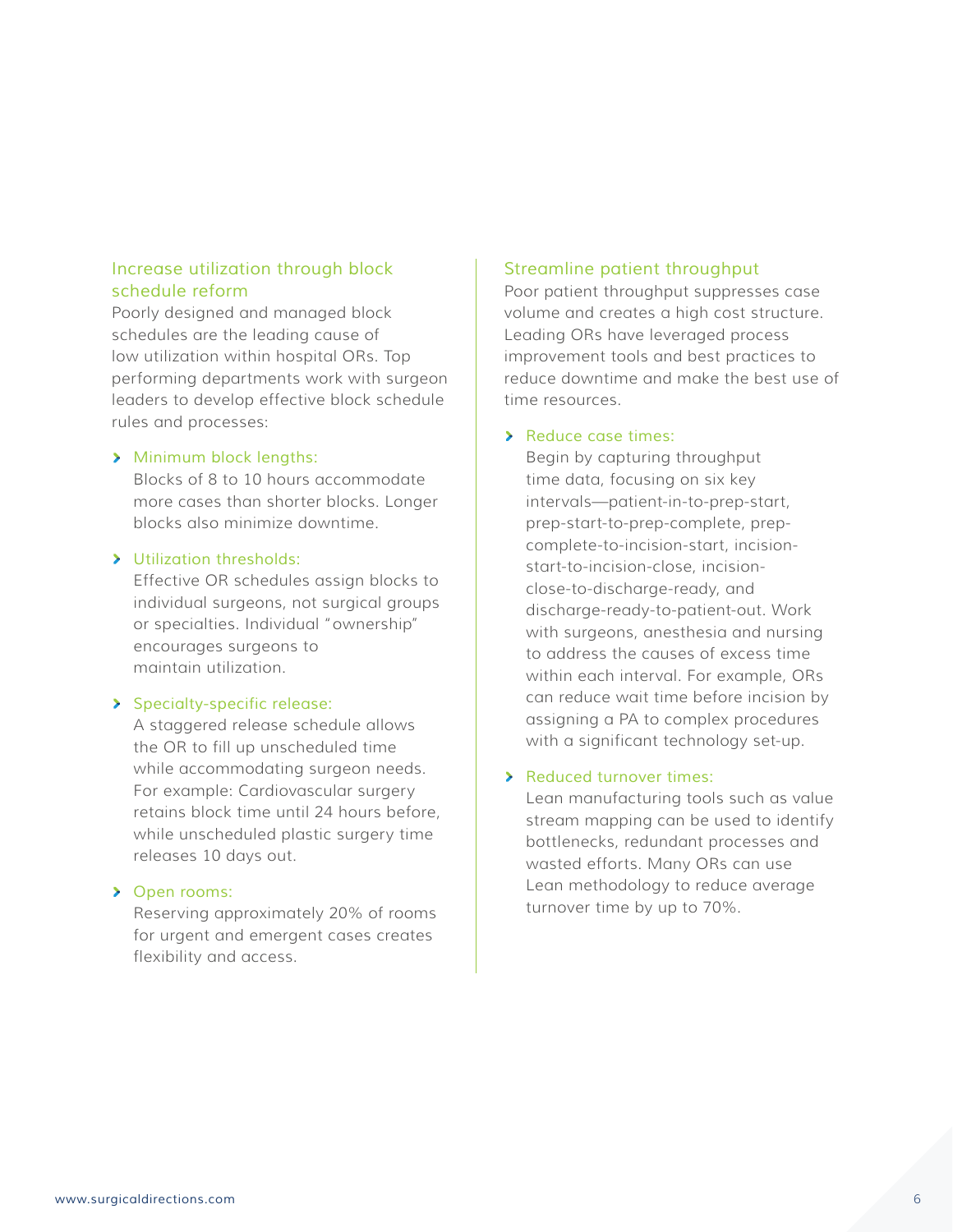## *Surgical Services Executive Committee (SSEC)*



*Surgical Leadership OR Nursing Leadership Anesthesia Leadership Sr. Hospital Leadership*

### Setting the Stage: 3 Prerequisites to Effective OR **Transformation**

Most efforts to improve surgical quality and control costs eventually run into organizational roadblocks. The biggest hurdle is physician acceptance. Without the active support of surgeons and anesthesiologists, hospital ORs cannot make measurable progress on quality and cost goals. Better-performing ORs use three physician alignment strategies to create the platform for dramatic organizational improvement.

#### *Collaborative Governance*

Top ORs establish strong physician leadership by creating a Surgical Services Executive Committee (SSEC). An SSEC is a multidisciplinary "board of directors" for the OR.

#### *All stakeholders:*

Members include clinically respected surgeons and anesthesiologists, nursing leaders, hospital senior executives and other key stakeholders.

#### *Strategic guidance:*

The SSEC's job is to create a strategic vision for the OR, develop a formal growth strategy, sponsor process improvement and guide cultural change.

*Progressive improvement:*

The SSEC also functions as an operational committee for the surgery department. Hospital ORs with strong SSECs are able to achieve decisive improvements in quality, cost control and financial performance.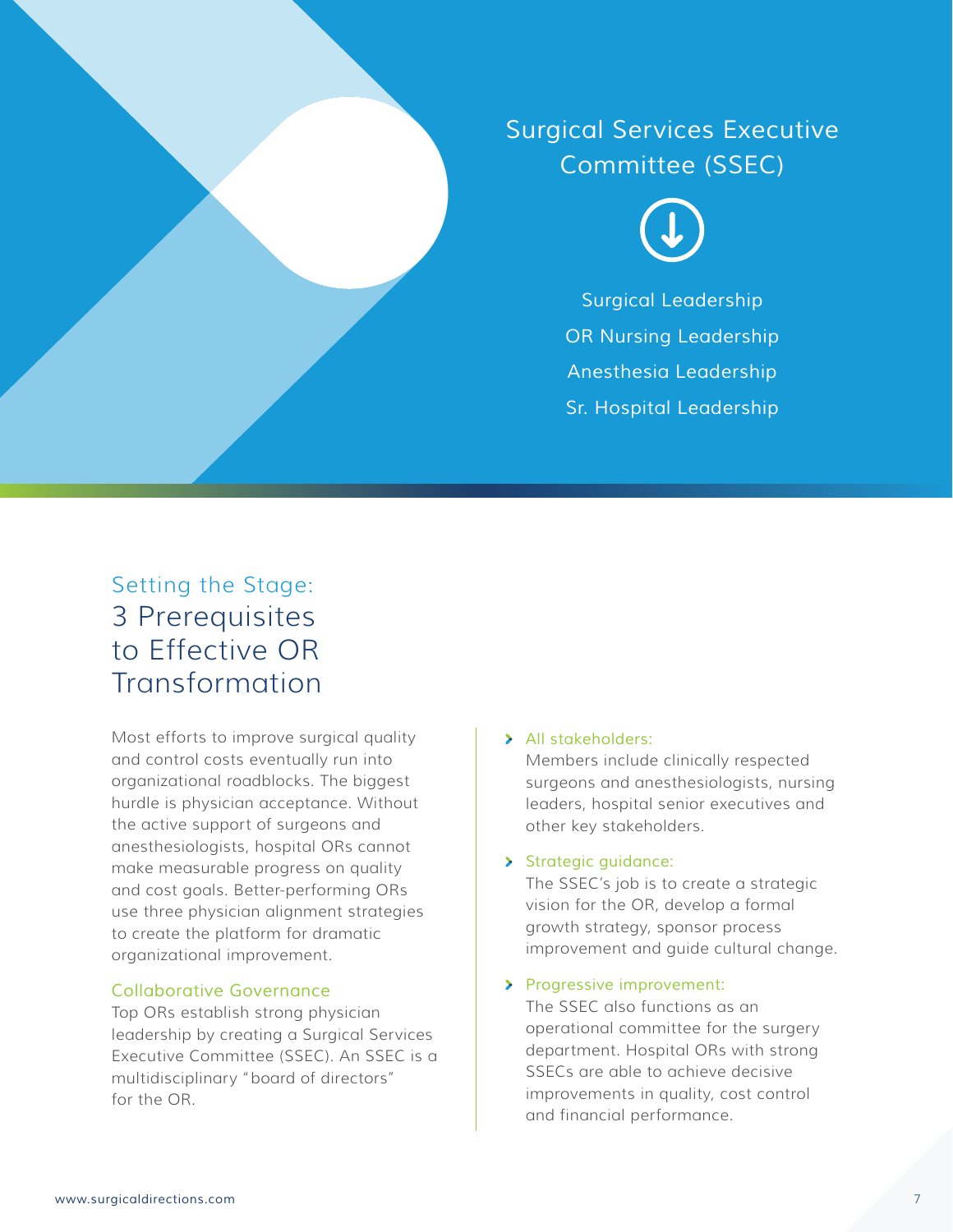#### *Data-Driven Decision Making*

Physicians are trained to make decisions based on evidence. To be effective, a physician-led SSEC needs solid data to guide actions and initiatives. Betterperforming surgery departments commit to capturing and tracking comprehensive performance data to support organizational improvement:

#### *Operational metrics:*

Capture comprehensive measures of OR efficiency—on-time start rate, cancellation rate, average turnover time, average case time. Make sure the data can be sliced by specialty and procedure.

#### *Utilization metrics:*

Accurately calculating block time utilization is the key to enforcing block time rules.

#### *Physician dashboard reports:*

Provide physicians with summary metrics of their personal performance case volume, procedure volume, plus individual quality and cost data. Advanced ORs track readmissions for individual surgeons (see below).

#### *Quality measures:*

Track quality data for individual physicians and the department as a whole. Key measure sets include Surgical Care Improvement Project (SCIP), National Surgical Quality Improvement Program (NSQIP) and National Anesthesia Clinical Outcomes Registry (NACOR).

#### *Aligned Incentives*

Successful ORs create incentives that align physicians with organizational goals in quality, safety and efficiency. This area is still evolving, but leading systems have developed two practical mechanisms:

#### *Incentive bonuses:*

Physicians who meet defined performance benchmarks in quality, efficiency, safety and patient satisfaction are eligible to share in a quality bonus pool.

#### *Higher reimbursement:*

Top healthcare systems have negotiated higher payment rates for surgeons who use their ORs. Reimbursement can be as much as 10% higher for operating at payer-designated centers of excellence.



Discharges - % Readmit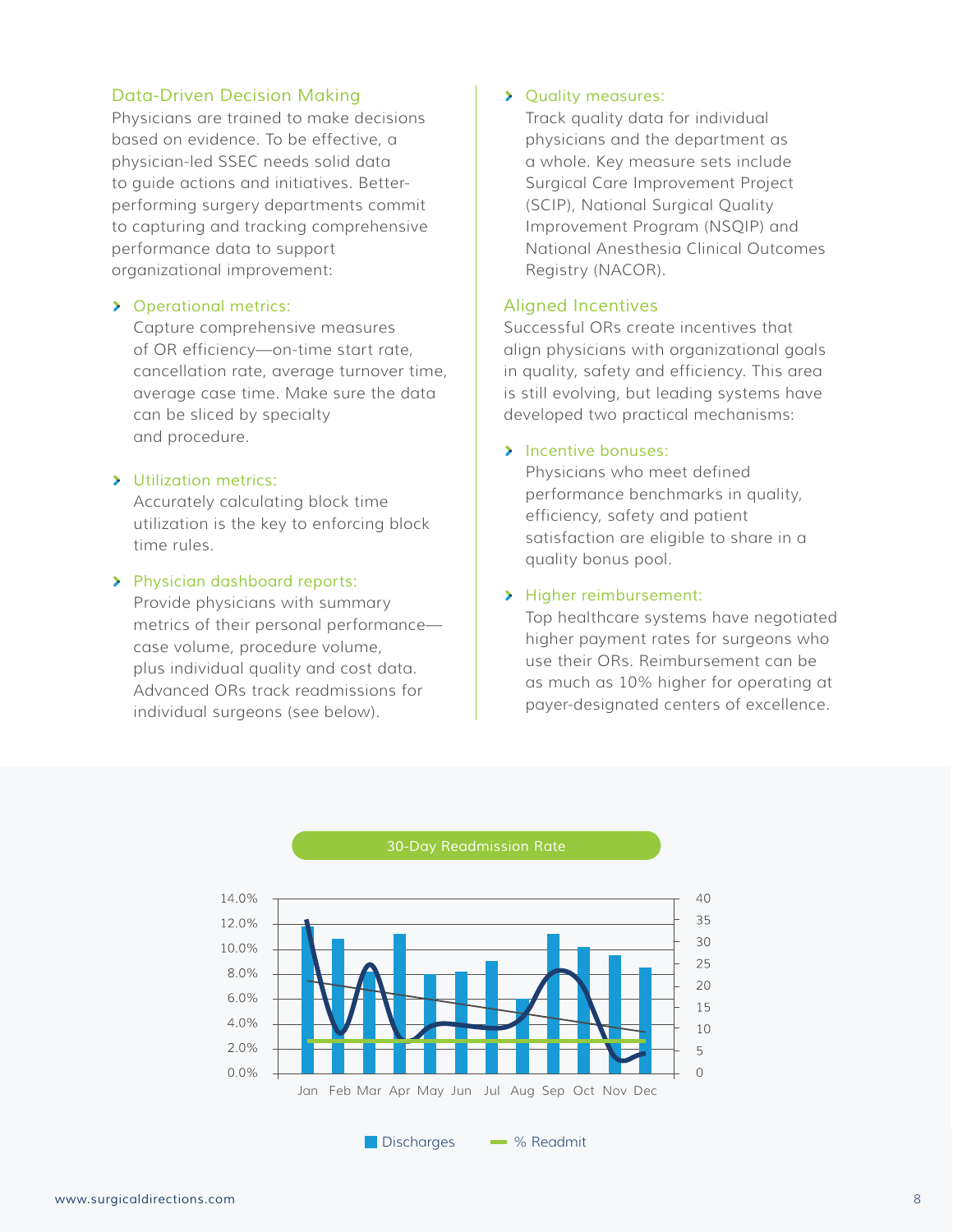### Case Study: Advocate South Suburban Hospital

An under-performing system hospital in Chicago took steps to (1) develop physician alignment and engagement, (2) implement processes to improve quality and outcomes and (3) increase overall efficiency.

#### *Situation*

- Clinical performance issues
- > Low operational efficiency
- > Poor image among consumers
- Dependence on medical admissions
- > Hospital underperforming financially

#### *Interventions*

- Established collaborative governance through SSEC
- Appointed new OR director
- Revamped Pre-Admission Testing
- Revised block time system and utilization rules
- Developed management/physician dashboard reports
- > Implemented a daily huddle
- Cultivated a culture of safety (e.g., WHO checklist)
- Incentive structure for surgeons and anesthesiologists



#### *Outcomes*

- Most improved organization within 13-hospital system
- Gains in quality and outcomes (e.g., LOS decreased 11%)
- Increased surgeon satisfaction

| <b>Performance Metrics</b>   |                       |
|------------------------------|-----------------------|
| <b>Surgical Market Share</b> | increased 3%          |
| Surgical Volume              | increased 22%         |
| Hospital Net Income          | increased \$8 million |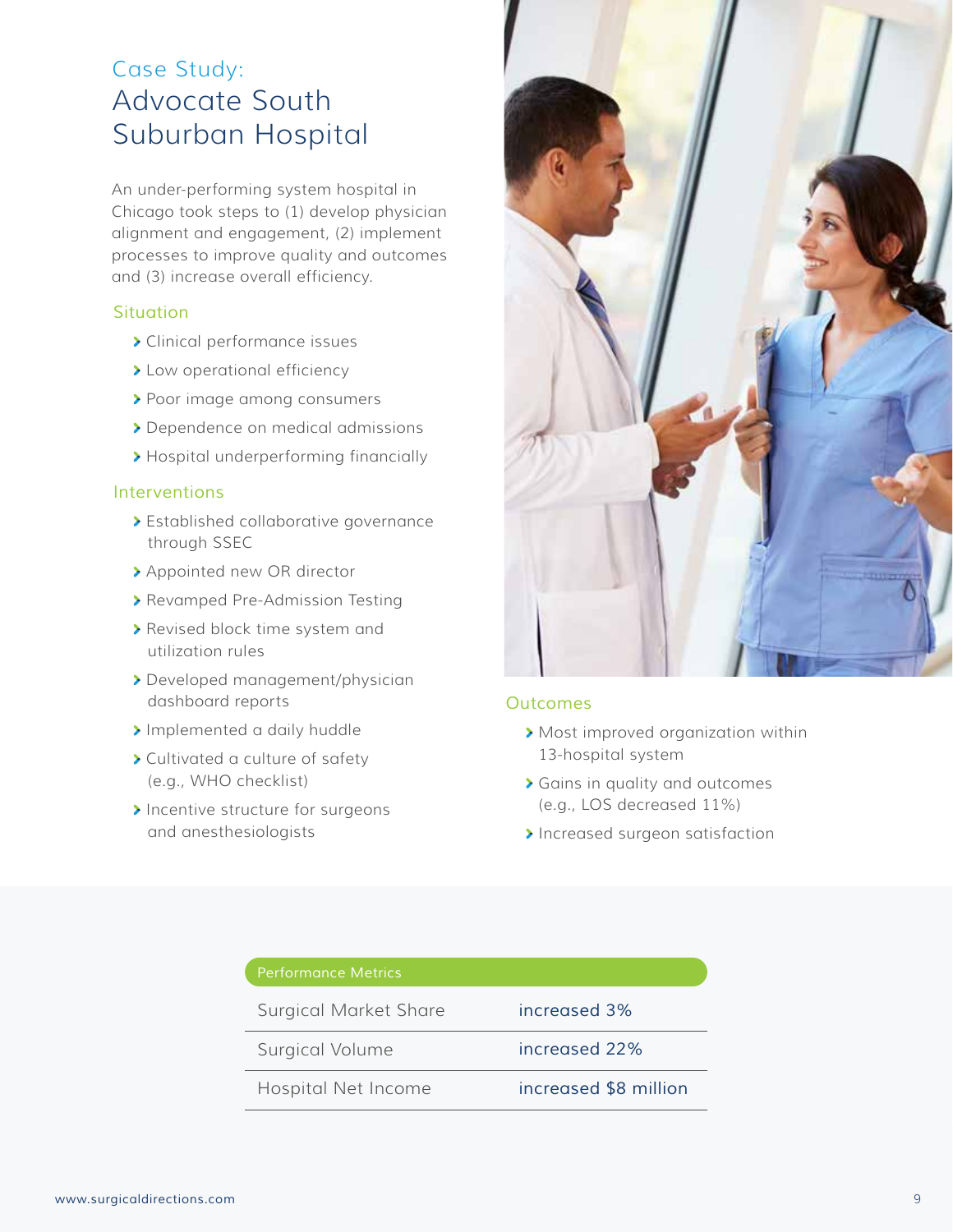

### About the Authors

experience working with physicians and hospital executives in a collaborative manner to optimize perioperative services. He is a national speaker who has published numerous articles on anesthesia support/negotiations, perioperative benchmarks, block scheduling, physician/hospital relations, and hospital organizational issues. Jeff is the president of Surgical Directions.

# Jeffry A. Peters **Demanda Strates**, Katusha de Villiers, Jeff Peters has over 25 years of **JD**, MHSA

Katusha de Villiers is a health care consultant who specializes in operational assessment, change management and health system transformation. She is a consultant and project manager at Surgical Directions.